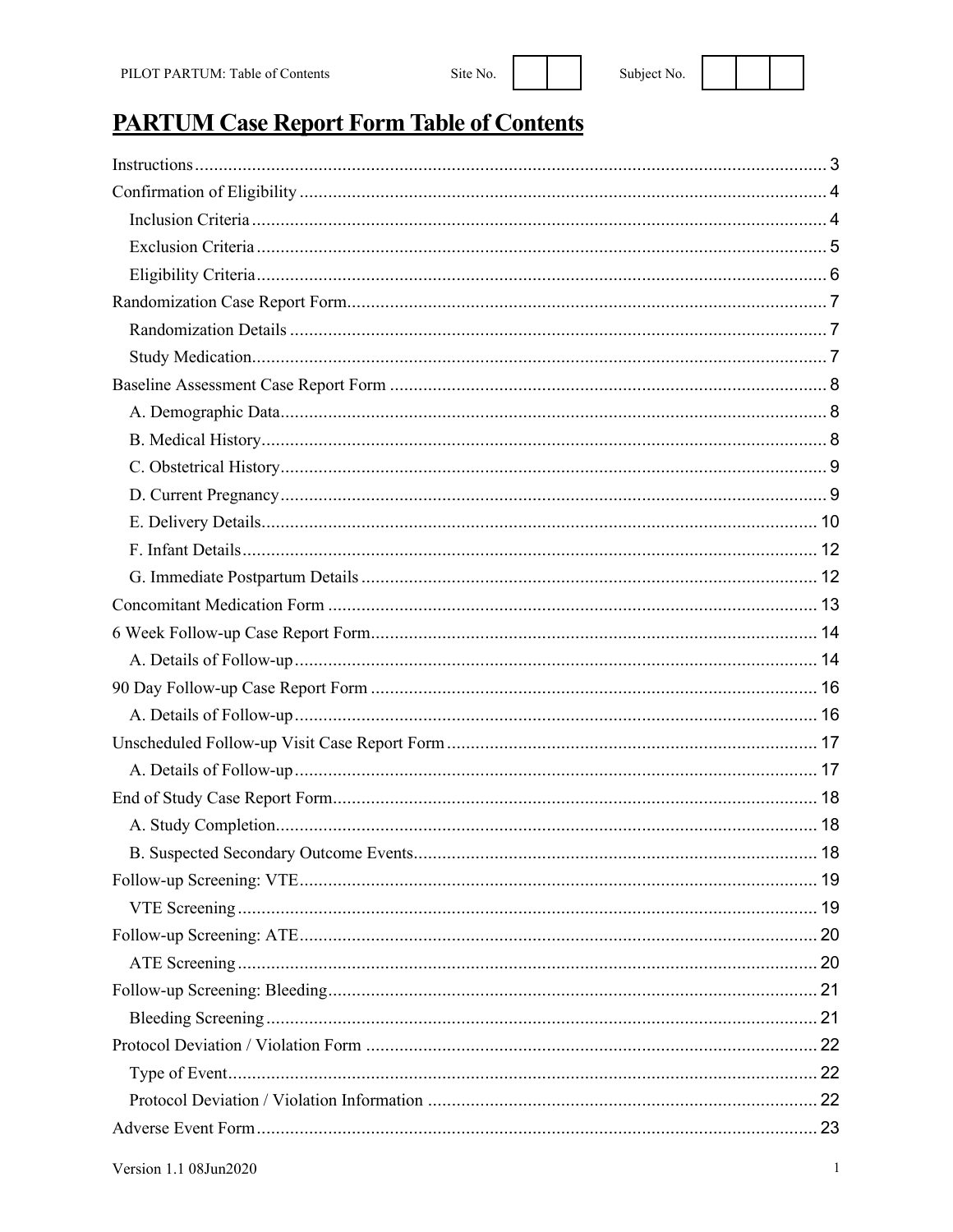| PILOT PARTUM: Table of Contents | Site No. $\vert$ | Subject No. |  |  |
|---------------------------------|------------------|-------------|--|--|
|                                 |                  |             |  |  |
|                                 |                  |             |  |  |
|                                 |                  |             |  |  |
|                                 |                  |             |  |  |
|                                 |                  |             |  |  |
|                                 |                  |             |  |  |

 $\overline{a}$